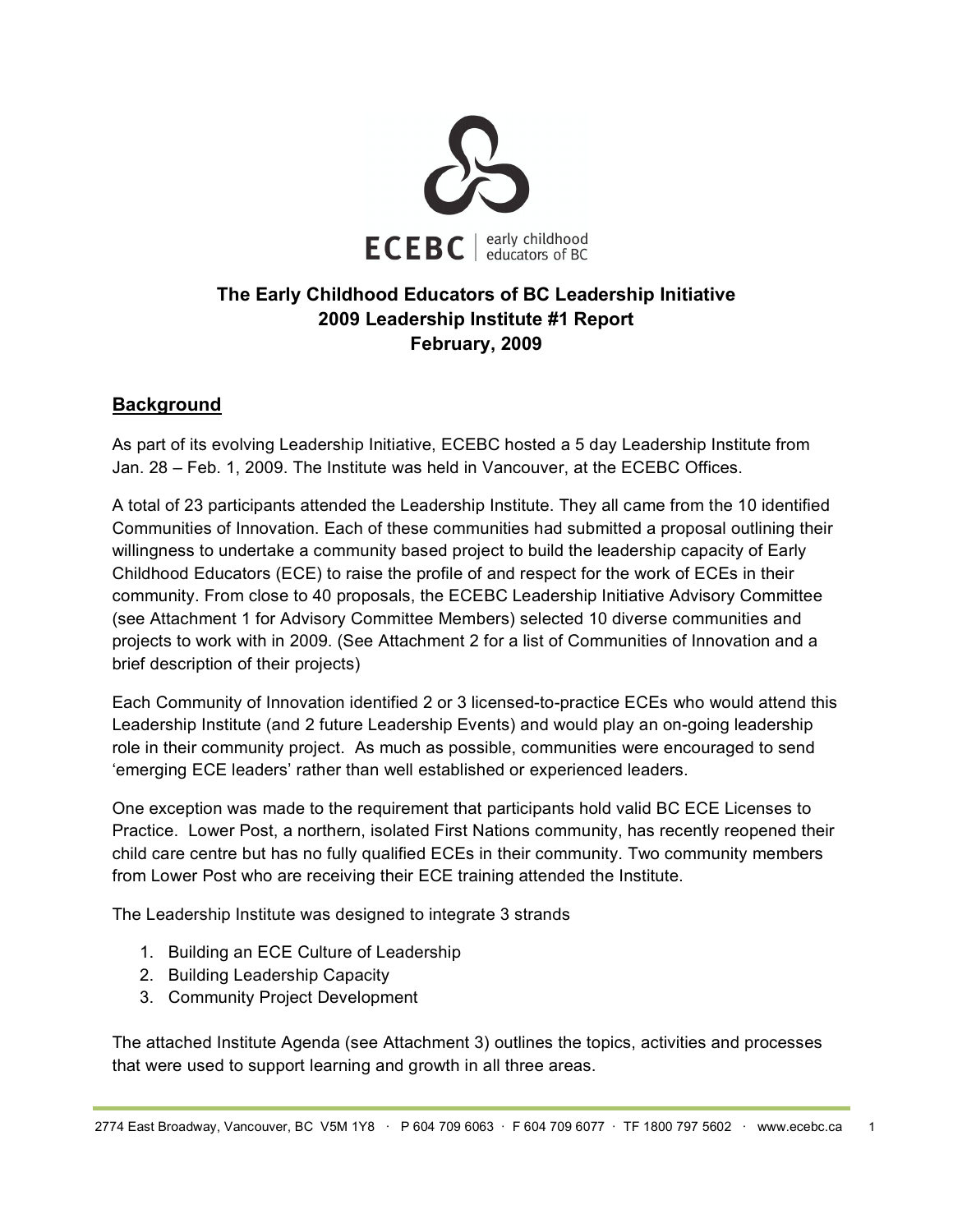Rita Chudnovsky, the Leadership Initiative Coordinator seconded from Douglas College, designed and facilitated the Institute with active involvement from a number of key individuals.

### **Institute Reflections**

Based on active observation and reflection throughout the Institute and on-going and final participant feedback, the following key reflective/evaluative themes emerged.

### **1. Participant Engagement**

Given the important role the Institute plays in helping to create an ECE culture and community of leadership, it was longer and more intensive than most professional development activities. As a result, there was some question about whether it would be possible to sustain the participant's interest level and active engagement for the full five days.

However, participants report that the duration and intensity were a strength rather than problem. While participants and facilitators were tired – participants maintained an incredibly high level of energy and a thirst for leadership development throughout. They report that the length of the Institute made it possible for them to develop relationships with each other; to process much of what they were learning; to see their own growth and to feel more empowered and confident.

As some participants said in their final feedback:

*The 5 days – while long, were helpful in that it was not rushed but gave us time.*

*(Next time) I suggest that we do at least 4 – 5 days.*

*I am sad to hear the May (institute) is only three days because five days with all these wonderfully passionate friends seems too short now that we are preparing to say goodbye.*

To a large degree, this high level of engagement speaks to the commitment and leadership capacity that participants brought to the Institute. This suggests that the focus on identifying and involving 'emerging leaders' was appropriate and should continue.

## **2. Culture of Caring**

One of the explicit goals of the Institute was to support ECEs to trust that the values and skills of their practice have a significant contribution to make to broader community leadership. Rather than training people in a particular set of Leadership Skills from other sectors, the Institute was designed to enable participants to acknowledge and build on their existing leadership skills.

Considerable effort went into making the Institute welcoming, supportive and 'a safe place for critical conversation'. As one participant commented *"The tone and energy… was upbeat and supportive."*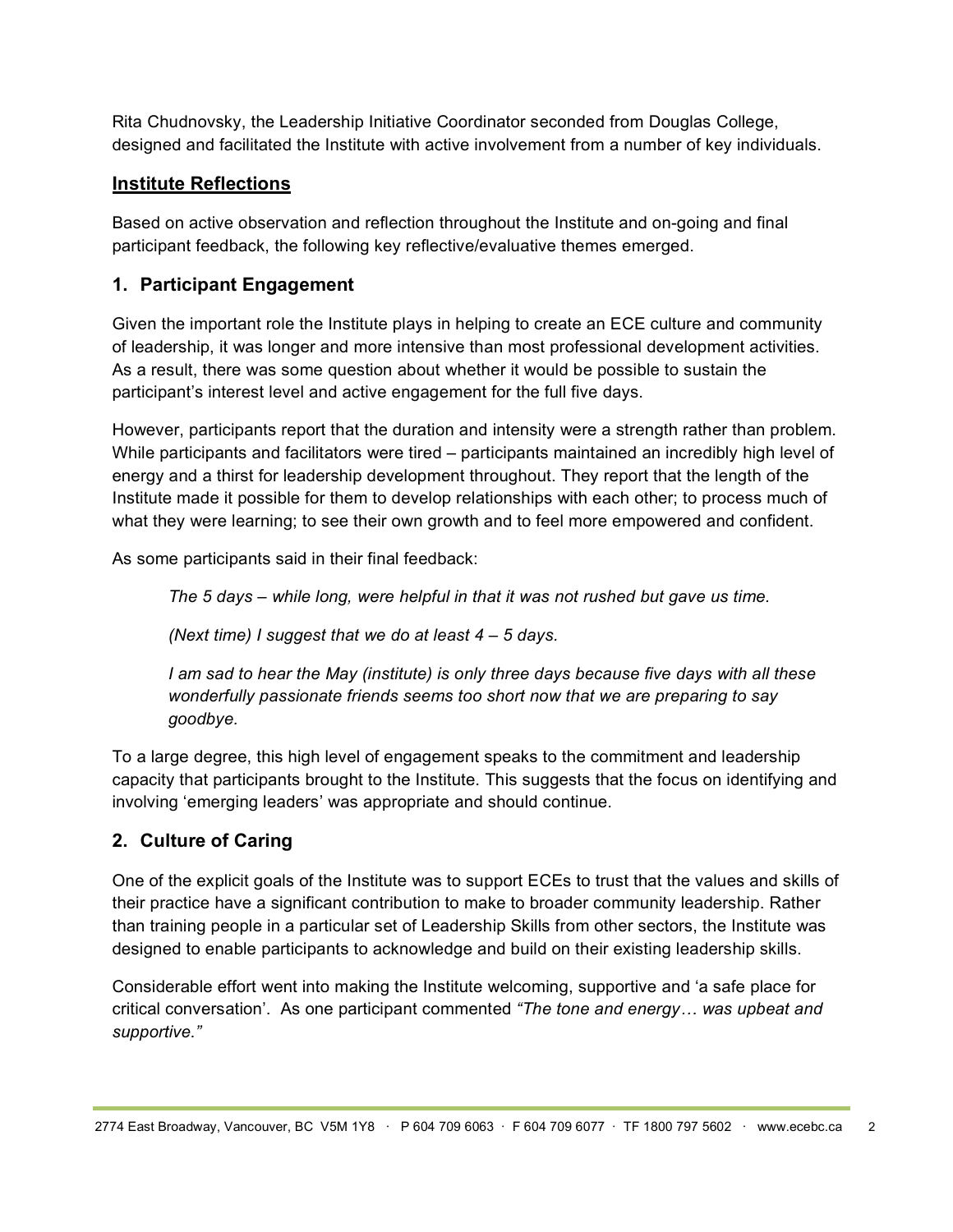In addition to reflecting this goal in the Institute's content and processes – ECEBC worked hard to demonstrate a culture of caring in the logistical arrangements for the Institute. Significant effort went into travel and hotel arrangements, welcoming participants to the City, providing good meals, offering transit information and pre paid fares, and social activities.

While the Board Room at ECEBC offices was not ideal (small without windows) and not all meals worked for everyone, the effort to consistently reflect a culture of caring was not lost on participants. When asked about the things that worked for them, responses included:

*Assistance through every detail*

*Accommodations, friendliness, connections, snacks*

*Accommodations, travel, food, goodies, expertise, knowledge*

*I have never travelled to the 'bigger city' and it was very organized in a professional way.*

*How well we were taken care of- thanks!*

Another aspect of the 'culture of caring' was reflected in the relationships that participants established with each other. As one participant put it. *"Knowing that you are not alone – can be a powerful thing. Then, knowing that there is a network of passionate people you can refer to is even more powerful.*

This suggests that a 'cohort model' (keeping the same group of ECEs together over the course of the year) is an important element of the Initiative and should continue.

In summary, one participant's feedback comments speak eloquently to the Institute's ability to demonstrate that a culture of caring IS leadership.

*I didn't expect … to be validated in a redefined model of leadership. I have been surprised and so pleased to be shown that our "ECE way" can be used effectively in the broader community and that we don't need to try to lead in a way that isn't me.*

*(The Institute) modelled a leadership style that is effective and powerful without being intimidating. The skills and empathy you model show that leadership can be balanced.*

#### **3. Integrated Content and Process**

As noted above and reflected in the Agenda, the Institute was designed to integrate 3 core strands.

Content was delivered through a variety of processes, formats and activities so as to model different leadership approaches and skills. Whenever possible, participants were encouraged to consider the effectiveness of the 'process' used to deliver the 'content' so that they could integrate these strategies into their emerging leadership.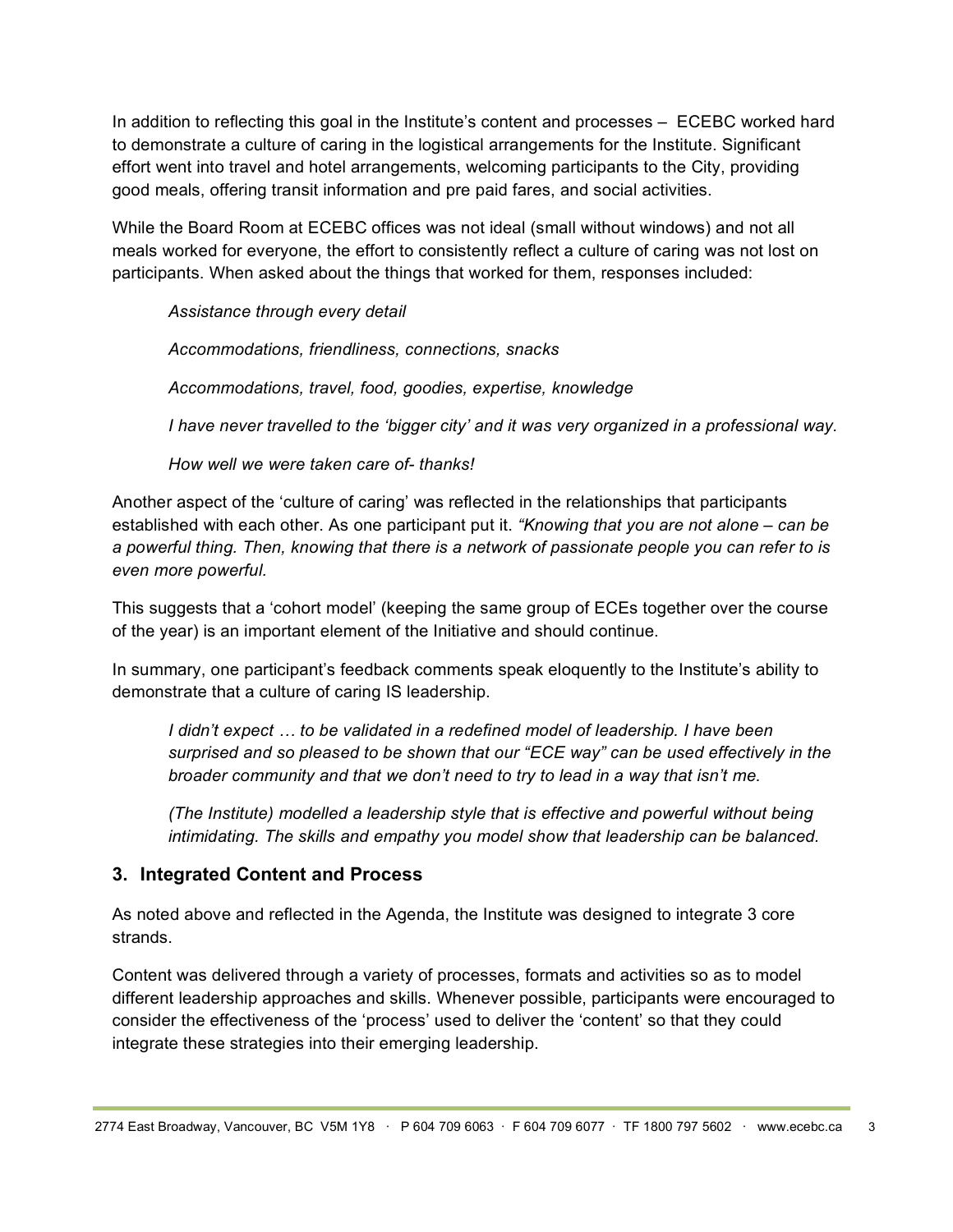The Institute included presentations on a number of key leadership topics including:

- **Diverse Perspectives on Leadership**
- **ECEBC's \$20 an Hour Strategy**
- **Framing Leadership Messages**
- BC's Child Care Policy Landscape
- **The Economics of Child Care**

Participants also worked through large and small group activities specifically designed for the Institute on *Creating an ECE Culture of Leadership* and on *Community Project Development*.

Many participants valued the opportunity to work on their own community project in some detail and wished there had been more time to share ideas about their projects with other teams.

Creative and innovative approaches were also integrated into the Institute, including:

- Art Therapy Approaches This approach built on existing ECE practice skills. Lorraine de la Morrandiere, an Art Therapist, designed and facilitated activities for participants to use art materials to express their emerging leadership gifts. Over the course of the Institute, the group created a wall mural and personal Touchstones to take home. For some, the use of art pushed their comfort zone. For others, it was an important creative outlet.
- Story Telling This approach also built on existing ECE practice skills. Richard van Camp, a master Aboriginal story teller, spent an afternoon with the group sharing stories and encouraging participants to see the power in their stories. This was a highlight of the Institute for many participants.
- Outreach Visits Teams of participants from each community made outreach visits to 10 individuals in Metro Vancouver. The purpose was to provide participants with a place to practice explaining their projects to others and to receive feedback from supportive, knowledgeable individuals. A number of very positive connections were made and the visits were a highlight for many participants.

While individual participants found some activities challenging, for the most part they responded very positively to the holistic nature of the experience rather than to individual elements of the Institute. Things that worked for them included:

*The whole process. Presentations were very informative, resources were easily understood. …Facilitators were approachable and understanding.*

*…the whole experience. It is apparent that a lot of thought and planning went into the event.*

*There isn't anything I would change. All the discussions were very helpful, All the speakers were phenomenal.*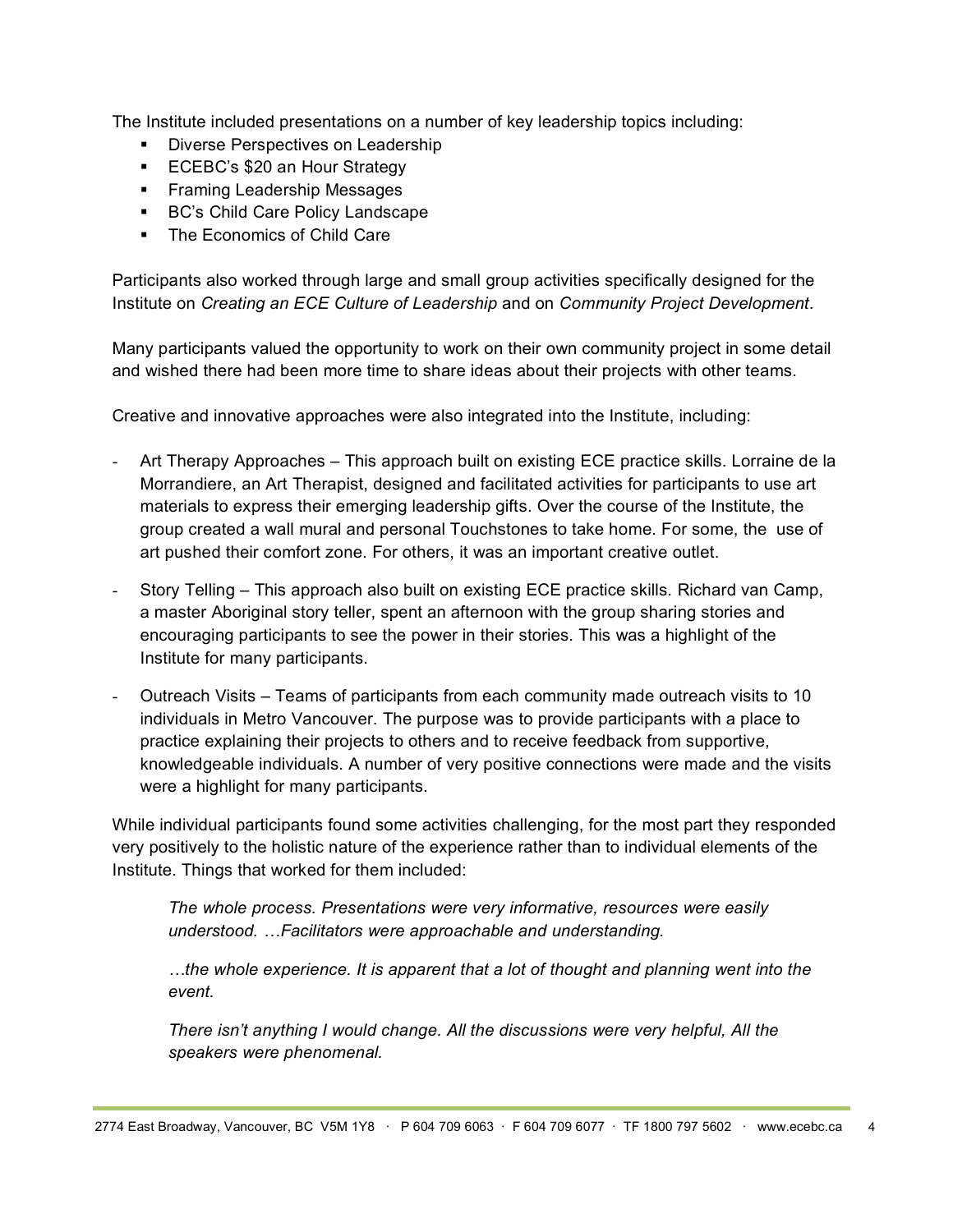*The flow. The content - an amazing process to work through the entire week.*

*The variety of activities, sharing of experiences and stories, meeting resource people from the community and having an opportunity to look at our own projects.*

*The content of the program – informative, different voices, reflecting back our common beliefs and values to gain new works to express our profession.*

*Fantastic content – lots of information but not overwhelming.*

*Variety of learning activities – verbal, power point, hand outs, group activities, field trip. The keynote speakers were awesome – informative, interesting, relevant.*

*The thought and organization. The variety of presenters/presentations. Logical progression of skills.*

*Amazingly, wonderful, memorable, rewarding, exhilarating, emotional, reflective experience.*

### **4. Links to Community Projects**

The biggest lessons for ECEBC relate to the relationship between the Community of Innovation Projects and the Leadership Institute.

It is evident that one of the key strengths of the Institute is that it was not a stand alone 'training event'. Rather, the community projects were integrated into the Institute and continue to provide the living context for the development of participants' leadership capacity.

Participants were supported to apply their learning to their specific project. And, they know they will continue to receive support through the Leadership Initiative and will have the opportunity to participate in two more leadership events.

Participants report that, as a result of their experience at the Institute, they are returning to their communities with increased confidence to play leadership roles in their community's project.

However, it became clear leading up to and during the Institute that not all participants were equally involved in the initial development of their Community's Project and that not all participants were equally involved in the community group that was expected to lead the project

There are a number of factors that contributed to this situation including:

- the relatively short time line for community applications
- **ECEBC's openness to receive community proposals that were not yet fully developed**
- the under-representation of front line ECEs at many community early childhood tables
- the lack of understanding that this is not a traditional 'grant' program
- the ECEBC focus on 'emerging leaders'.